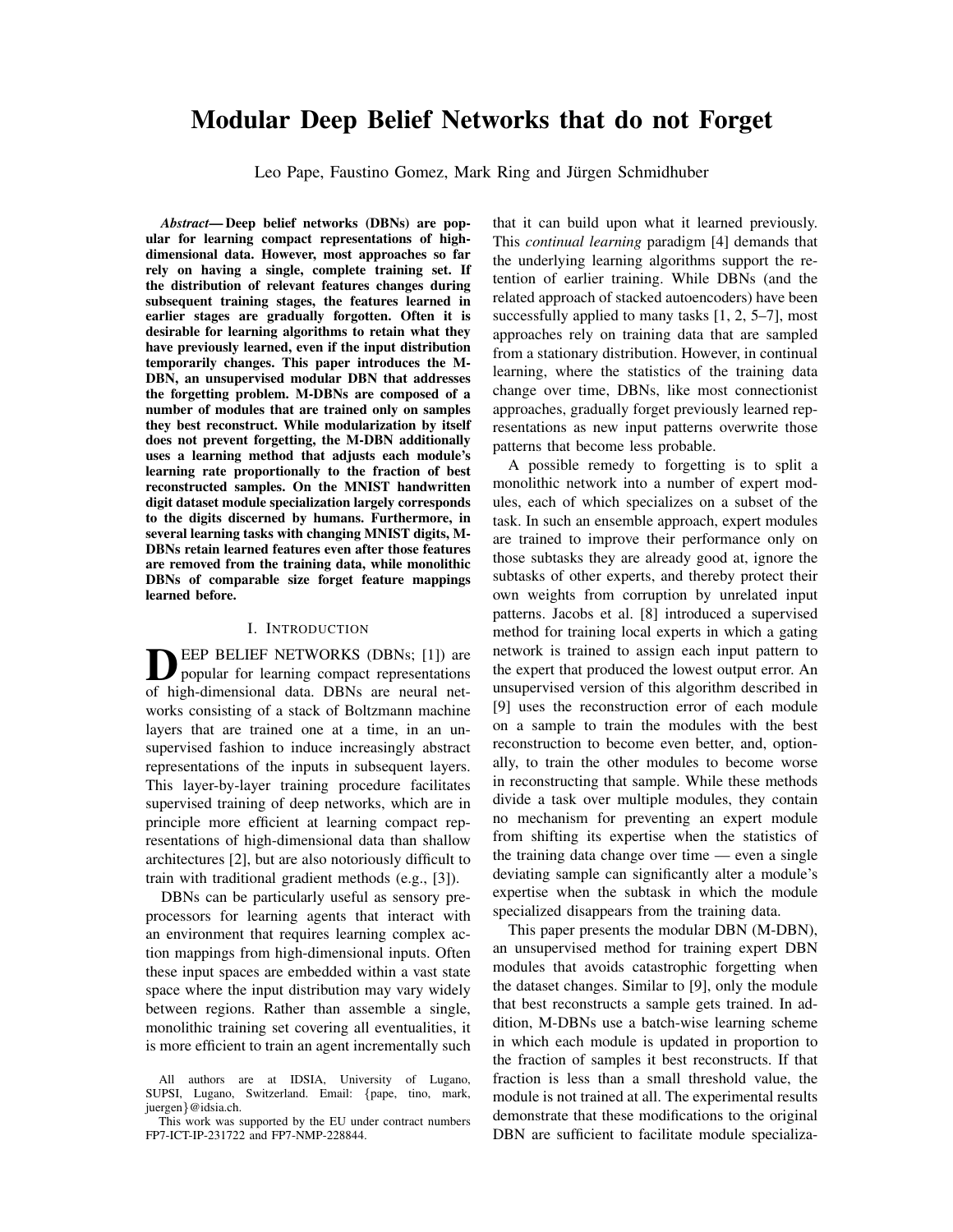tion, and prevent the forgetting of learned features in tasks in which the statistics of the training data change over time.

In section II we briefly introduce DBNs, give the details of the M-DBN, and discuss related approaches. Next, we demonstrate module specialization on the MNIST handwritten digit dataset in section III-A. Section III-B shows that, in tasks where the digit classes change over time, the M-DBN retains the digits it has learned, while a monolithic DBN of similar size does not. We discuss our findings in section IV.

## II. MODULAR DEEP BELIEF NETWORKS

### *A. Deep Belief Networks*

The modular DBN introduced here is based on the DBN presented in [1], which consists of a stack of restricted Boltzmann machines (RBMs; [1]) trained one at a time (see Figure 1a). Each RBM has an input layer (visible layer) and a hidden layer of stochastic binary units. Visible and hidden layers are connected with a weight matrix and no connections exist between units in the same layer. Signal propagation can occur in two ways: *recognition*, where visible activations propagate to the hidden units; and *reconstruction*, where hidden activations propagate to visible units. The same weight matrix (transposed) is used for both recognition and reconstruction. By minimizing the difference between the original input and its reconstruction (i.e. reconstruction error) through a procedure called contrastive divergence [10], the weights can be trained to generate the input patterns presented to the RBM with high probability.

In DBNs, subsequent layers usually decrease in size in order to force the network to learn increasingly compact representations of its inputs. The training procedure is sometimes augmented to optimize additional terms, such as the L1 and L2 norms of the weight matrices, or sparsity constraints on the unit activations. Weights are initialized from a normal distribution with zero mean and small standard deviation. Weight updates are applied after the presentation of a number of samples in a minibatch. After a number of training cycles through the full training dataset, the stack of RBMs is unfolded, such that first recognitions are computed through all subsequent layers, and next reconstructions through all layers in reverse order. The recognition and reconstruction weights are uncoupled, and can then be fine-tuned with gradient descent, either to become better at reconstructing the inputs, or  $-$  in combination with other supervised or reinforcement learning methods — to form features relevant to the task at hand.



Fig. 1. Network architectures: (a) monolithic DBN and (b) modular M-DBN. Both architectures share the first few layers (gray boxes). Each set of two subsequent layers is trained as an RBM. Layers (boxes) compute their activations from the lower layer during the recognition step (black arrows), and reconstructions from the higher layer in the reconstruction step (gray arrows).

## *B. Modular DBNs that do not forget*

The M-DBN consists of an ensemble of DBN modules, where all modules receive the same input pattern (see Figure 1b). The modules propagate their input through all layers, and from the final layer back through the network to reconstruct the input. Next, the reconstruction error for each module on its inputs is computed, and only the module with the smallest reconstruction error is trained one layer at the time for a small number of epochs. This procedure is repeated several times, until some predefined criterium is met.

Training is performed in a batch-wise fashion with a number of samples in a minibatch (as in [1]), times the number of modules. Thus, if the samples are equally distributed over the modules, each module is trained on the number of samples in a minibatch. Each module uses a learning rate that is scaled by the proportion of best reconstructed samples by that module. A threshold value is set for the modular learning rate, such that for small learning rates no weight updates are computed and applied. This training procedure facilitates specialization and prevents forgetting in three ways: (1) modules do not specialize in samples that are occasionally assigned to different modules in subsequent epochs, (2) a module is only updated if it specializes in features relevant to a sufficient number of samples (and only by updating can modules further specialize), and (3) a module will no longer be updated if the samples in which it specializes are removed from the training data.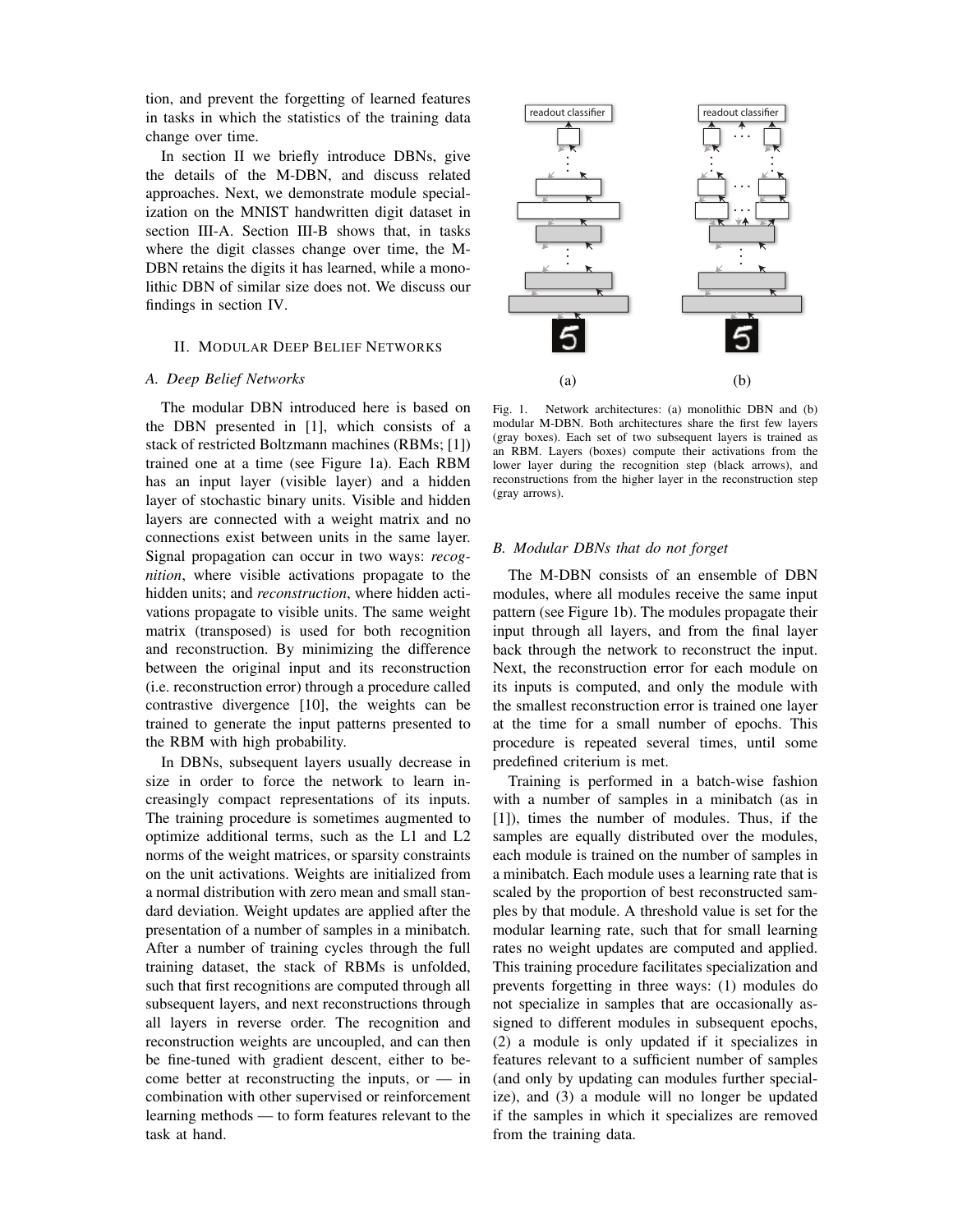The M-DBN can consist of completely separate DBNs, or some lower layers can be shared between modules (an in [11], Figure 1b). Especially in tasks where the first few layers learn primitive features that are present in all samples, sharing those layers among the modules can considerably reduce computational efforts. Of course, splitting a DBN into modules can be done multiple times in different layers. The reconstruction error in the first layer of the modules (which is not necessarily the input layer of the entire network) determines which module will be trained.

The computational cost of the M-DBN is similar to a monolithic DBN with the same number of weights. The forward and backward passes needed for computing the reconstruction errors are required for the training procedure of both architectures, so they incur no additional cost in the M-DBN. However, since the M-DBN is no longer trained one layer at a time, the number of epochs needed for convergence increases. Every time a layer is updated, the layers that receive input from the updated layer need to be adjusted as well. Also, the M-DBN incurs a very slight extra cost for comparing the module reconstruction errors in order to determine which module should be trained. On the other hand, weight updates are much cheaper in the M-DBN because only a single module is trained per sample. Additionally, the M-DBN can be easily parallelized, because each module can be treated independently.

## *C. Related work*

Other methods have been proposed to train modular DBN architectures, usually based on modified weight update equations that take into account the modular reconstruction error. [9] showed that mixtures of autoencoders are able to specialize in different handwritten digit classes. [12] used the reconstruction error of modular autoencoders in the weight updates to force the output of at least one module to fit the input, and to force the rest of the modules to increase the error between the input and the output. [13] used a neural gas mixture of local principal component analyses. [14] showed successful specialization of modular DBNs on limited lowdimensional data.

Compared to the M-DBN presented here, these methods are more complex, involve additional adjustable parameters and are mostly used to demonstrate module specialization or to achieve increased performance on fixed datasets. Most existing modular DBN approaches use module competition to update the weights in all modules instead of just the best module. While updating all modules for each sample may lead to faster and better specialization, it comes at considerable computational cost and makes the network prone to forgetting. To prevent expert modules from forgetting their skills, module updates must be truly local. However, updating one module for each sample is necessary, but not sufficient to prevent forgetting: even a single sample can cause complete readjustment of the module's expertise, in case the class in which the module specialized is no longer present.

Another related method to prevent forgetting is to use distinct modules for short term and longterm memory [15]. In this approach, newly learned information is transferred slowly to the long-term memory, with the help of so-called pseudopatterns (basically pairs of input-output data for random input patterns). For an overview of related ideas, see [16]. The modular DBN resembles these approaches to some extent, because it stores samples for one training epoch in short term memory, determines some properties of the sample distribution, and uses these properties to train the modules, the equivalent of long-term memory.

## III. EXPERIMENTS

We performed a number of experiments to study the ability of the modular DBN (M-DBN) to specialize and retain learned skills on several handwritten digit recognition tasks, and compared it to a nonmodular architecture (simply referred to as DBN) of comparable size. Figure 1 shows the two competing architectures used in the experiments. The M-DBN and DBN share the first few layers, but differ in the remaining upper layers. Whereas the upper layers in the DBN are fully connected to each other, just like the shared layers, the M-DBN has a set of separate smaller upper layers for each of its modules. The upper DBN layers were sized such that the total number of weights in the two networks is roughly equivalent, and its final-layer size is equal to the combined final-layer sizes of the modules.

All experiments used the MNIST dataset [17] which contains 70 000, 28×28, pixel images of handwritten digits 0-9. To reduce computation time and to simplify the presentation of the results, the experiments were restricted to digits 0-5 (two thirds of the total dataset). Following common practice, 10 000 images were used as test set.

Both the DBN and M-DBN used four shared layers with layer sizes 1000-500-500-100. These shared layers were first trained for 50 epochs on the MNIST training dataset and then frozen, which greatly reduced computation time, as the subsequent layers did not have to adjust to changes in the shared weights. Training the shared layers with a subset of the MNIST digits only slightly changed the final outcome, because the shared layers capture only local feature primitives such as small dots and stripes that are common to all digit classes.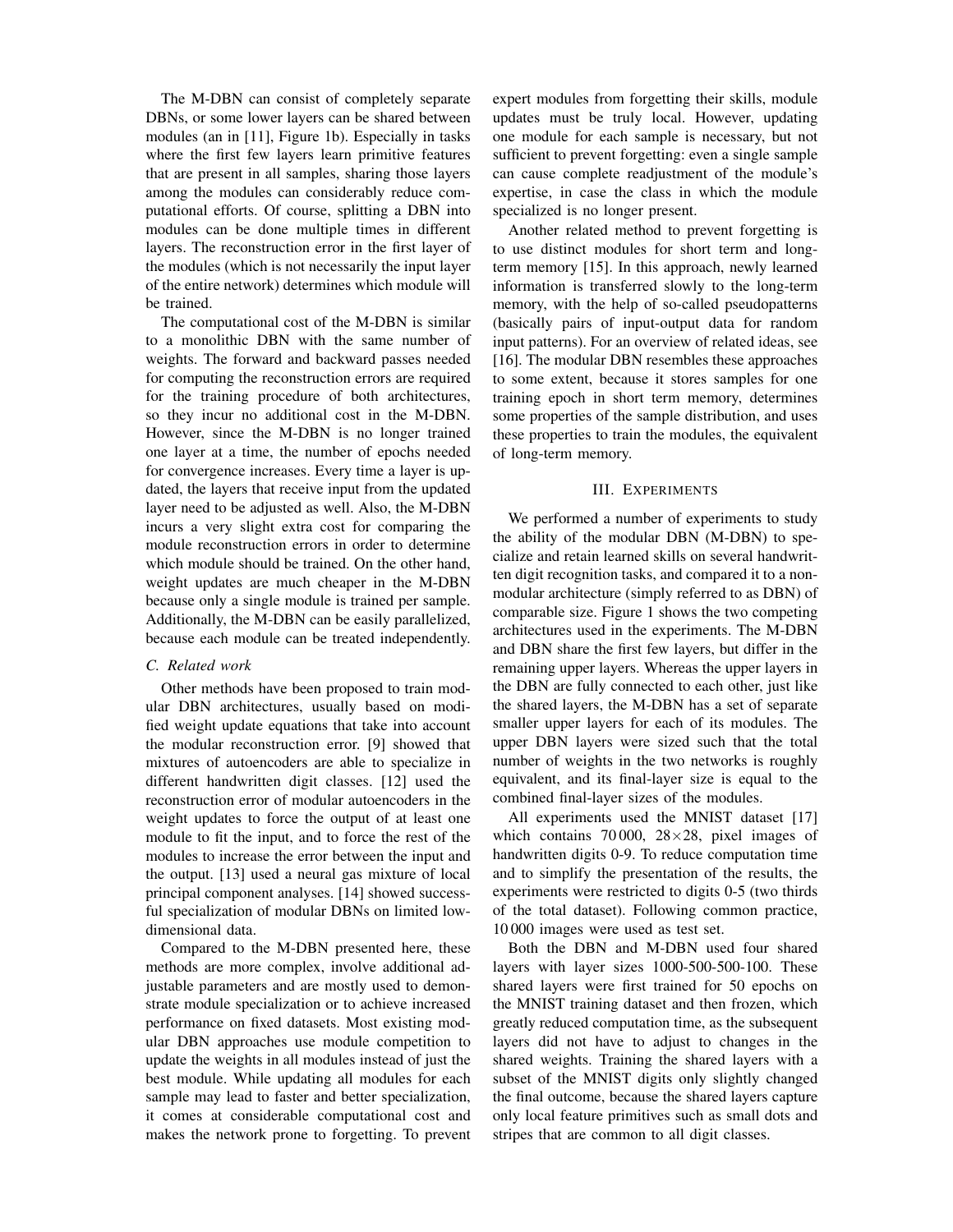

Fig. 2. Fraction of best reconstructed samples per module and digit class during different stages of training: immediately after random weight initialization (left), after one training epoch (center) and after 100 training epochs (right). Note that fractions for each digit class add up to 1, and are stacked per module.

The M-DBNs used in the experiments consisted of 10 modules ( $n<sub>M</sub> = 10$ ) with increasingly smaller upper layer sizes of 70-40-20-10-4-1. Weight updates and reconstruction errors for the M-DBNs were computed and applied in minibatches of size  $100 n_{\mathcal{M}}$ , yielding a modular minibatch size of 100 in case the samples are equally distributed over all modules. The learning rate  $\alpha^{\mathcal{M}}$  of each module M was set proportional to the fraction of samples  $x^{\mathcal{M}}$ that module  $M$  reconstructed best:

$$
\alpha^{\mathcal{M}} = \alpha \, x^{\mathcal{M}} \, n_{\mathcal{M}}.
$$

The global learning rate  $\alpha$  was set to 0.1, and the modular learning rate  $\alpha^{\mathcal{M}}$  was not allowed to become larger than  $\alpha$ . If the fraction of best reconstructed samples by a module was less than  $0.3/n<sub>M</sub>$ , the module was not trained. The effect of different layer sizes and number of modules is discussed below.

The non-modular DBNs had the same number of layers as the M-DBNs, roughly the same number of weights, and a final-layer size equal to the combined final-layer sizes of the M-DBNs. For example, a ten-module M-DBN with upper layers sizes 70- 40-20-10-4-1 (108 440 weights), was compared to a DBN with upper layer sizes 314-179-90-45-18- 10 (108 756 weights). Note that a large portion of the M-DBN weights ( $\approx$ 70%) is found between the last shared layer and the first module layers. The DBN used a minibatch size of 100, and learning rate of 0.1. For a fair comparison with the modular approach, each DBN layer was trained for 10 consecutive epochs before training the next layer. The other DBN learning parameters are the same as in [1]. As the purpose of this work is to study module specialization and forgetting, not to achieve best performance on MNIST classification, no finetuning of the weights with gradient descent was performed.

To test the degree to which the modules specialized in a digit class, we computed a specialization index for each module  $\mathcal M$  as:

$$
s^{\mathcal{M}} = \max_{i} \frac{x_i^{\mathcal{M}}}{x^{\mathcal{M}}}
$$

where  $x_i^M$  is the fraction of samples of digit class  $i = 0...5$  that were reconstructed best by module  $M$ . The higher the index, the more a module prefers a single digit class. The average specialization index:

$$
\overline{s} = \sum_{\mathcal{M}} x^{\mathcal{M}} s^{\mathcal{M}}
$$

indicates the degree to which modules overlap, and how much the M-DBN is specialized as a whole. An average specialization index of 1 implies that each module specialized in exactly one digit class, and a specialization value lower than 1 indicates that one or more modules specialized in more than one digit class.

To determine utility of the learned compact representations during the experiments, a support vector machine (SVM, [18]) was trained every 10 epochs to classify digits 0-5, based on the M-DBN and DBN final-layer representations of the MNIST test set. Two-thirds of the MNIST test set was used to train the SVM. Classification performance was measured as the fraction of correctly classified samples  $\overline{r}$  on the remaining one-third of the test dataset. For the M-DBN, the activations in the final module layers were concatenated with a vector containing a 1 at the element of the best module, and zeros for all other modules. The SVM used the implementation from [19] for multi-class classification with a radial basis kernel. Using a grid-search for finding the values of adjustable SVM parameters (as described in [19]), C and  $\gamma$  were set to 16 and 2, respectively. Changing these values several orders of magnitude did not significantly alter the results. Other parameters were set to the defaults from [19].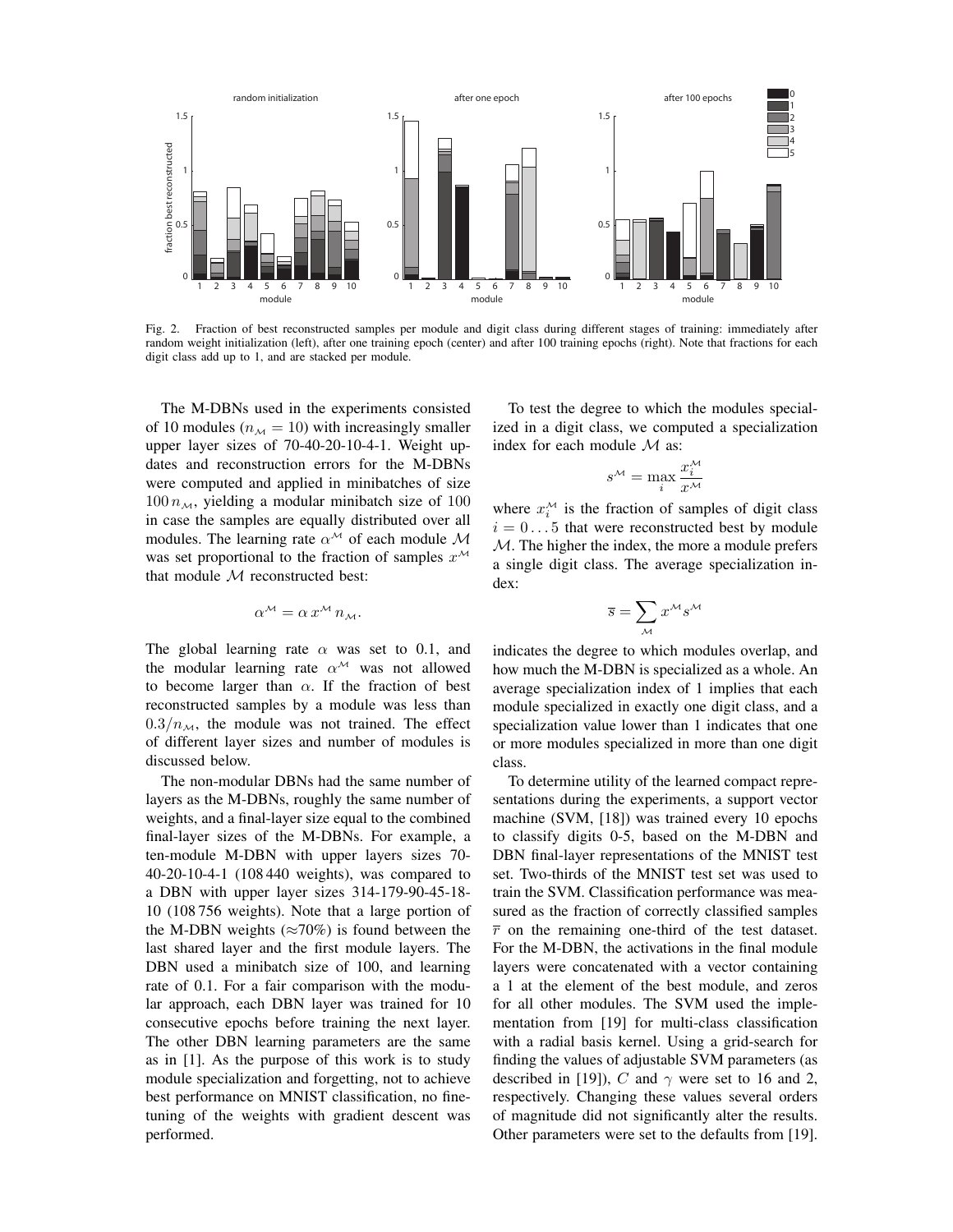

Fig. 3. Performance measures of the DBN and M-DBN (left); and the forgetting M-DBN and M-DBN (right) in the digit removal task. Training starts with digits 0-5 and continues with digits 0-2 after epoch 200. Classification performance  $\bar{r}$  and specialization index  $\bar{s}$  are based on digits 0-5 in the MNIST test data.

#### *A. Module specialization*

We first investigate the ability of the M-DBN to specialize its modules to different digit classes. Figure 2 shows the fraction of digits best reconstructed digits by each module during several stages of the training, for an example run. Initially, the modules do not exhibit obvious digit preferences, but after just one training epoch, some of the modules have already specialized in one or two digit classes. Apparently, the slight initial differences in the distribution of the digits over the modules are sufficient to seed significant module specialization. However, some of the modules specialize in more than one (usually two) digit classes (e.g., module 1 after one epoch). In many experiments we found that there was a module that specialized in both digits 3 and 5. Often several tens of epochs were needed for further separation, and complete separation of these digit classes was not always achieved (e.g., modules 5 and 6 after 100 epochs). While this might be a problem for tasks in which these digits are not always available in the training data at the same time, the performance of the readout classifier was not affected by the lower specialization indices distinctions between digits were still possible based on the final-layer representations of the unspecialized modules.

These findings reveal that modules specialize in two stages: (1) rapid adjustment toward one particular class in the first few epochs, and (2) slow forgetting of classes that are less frequently assigned to a module in case initial module specialization was not fully achieved. If samples from multiple classes are assigned to a single module, the module will eventually be tuned toward the class with the highest number of samples for that module. However, if there are no other modules specializing in one of the multiple classes that a module reconstructs best, no further specialization will occur. For example, if digits 1, 3 and 5 are supplied to three modules, two of the modules might initially specialize in upright and slanted '1's respectively, and the third will specialize in both digits 3 and 5. This means that there are not enough modules to make the same distinctions made by humans, and indicates that some aspects of the task should be known beforehand in order to solve it optimally. Increasing the number of modules (up to 20) improved specialization, but, as mentioned above, the focus here is not on absolute performance, but on the ability of modular DBNs to specialize and not forget.

#### *B. Nonstationary digit tasks*

Next, we investigate the capacity of the M-DBN to retain learned features in two nonstationary digit tasks: (1) removal of digits classes from the training data, and (2) replacement of one set of digit classes with another set of digit classes. In the removal task, the networks are trained for 200 epochs on digits 0-5, and then another 200 epochs on digits 0- 2 only. This task tests whether the networks ability to retain learned features after these features have disappeared from the training data. In the replacement task, the training set alternated between digit classes 0-2 and 3-5 every 200 epochs. This task tests how well the networks retain learned features after they disappear from the training data, while simultaneously learning new features. Five differently initialized DBNs and M-DBNs were trained in each task. As described before, a readout SVM was trained each ten epochs to classify digits 0- 5 in the MNIST test data, using the final-layer representations.

Figure 3 shows the performance of the DBN and M-DBN on the removal task. For comparison, we also included the results for an M-DBN that used the fixed, global learning rate  $\alpha$  for all modules, instead of the module-specific learning rate  $\alpha^{\mathcal{M}}$ . As this version uses specializing modules, but has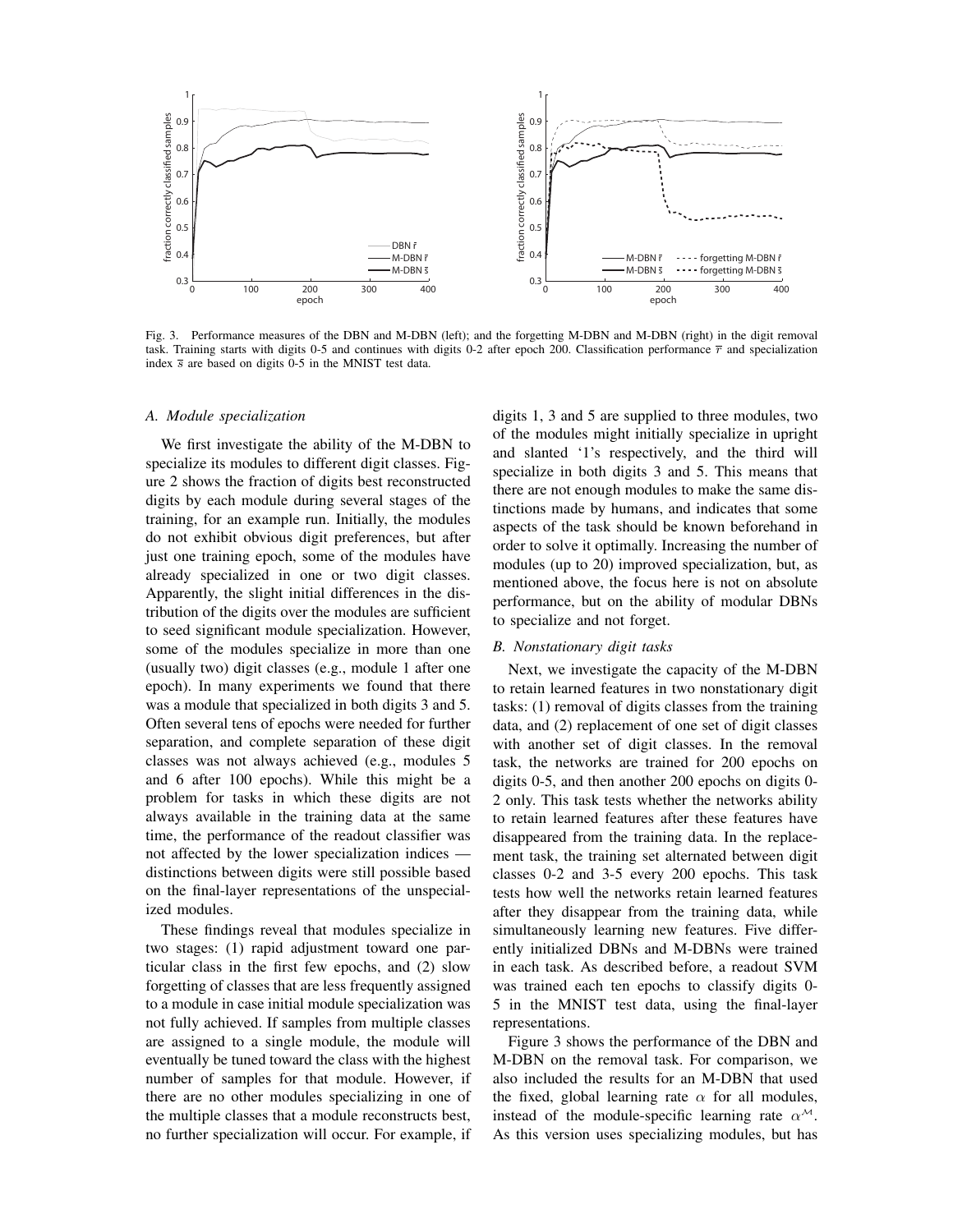no mechanism to prevent forgetting, it is called the "forgetting M-DBN".

Initially, the readout classifier of the DBN produces the best classification, but after several hundred epochs, the performance for the M-DBN catches up. At epoch 200, classes 3-5 are removed from the training data, and training continues with only classes 0-2. Shortly after, the performance for the DBN starts to decrease. However, about 85% of the samples are still correctly classified by the DBN after epoch 200, even though only 50% of the digit classes are present in the training data. This is either because the DBN retains some of the learned features, or because the representations for the remaining classes can still be used to correctly classify the missing classes. To verify which hypothesis is correct, we trained five DBNs on classes 0-2, and determined the classification performance of readout SVMs based on final-layer representations for digits 0-5 in the MNIST test data. We found a similar classification rate of about 85% as for a DBN that *was* trained on classes 0-5 before (Figure 3), so the conclusion is that the DBN does forget the relevant features for distinguishing digits that are no longer present in the training data.

In contrast, the readout classifier's performance for the M-DBN did not decrease after the removal of classes 3-5. We observed that the distribution of the removed digit classes 3-5 over the modules did not change, indicating that these modules retain their specialization. The specialization index of the forgetting M-DBN, on the other hand, sharply decreased after removing digits 3-5 from the training data. As module specialization was never completely perfect, modules that largely specialized in digits 3-5 were often also best at reconstructing a very small number of digits 0-2. Without an adjusted learning rate, the small number of best reconstructed samples from other classes eventually caused the modules to adjust their expertise in the forgetting M-DBN to the remaining classes. Just as for the DBN, the forgetting M-DBN forgot the relevant features needed to identify the digits no longer present in the training data, causing a decrease in the performance of the readout classifier.

Figure 4 shows the results for the replacement task. As in the removal task, the M-DBN outperforms the DBN after replacement of the classes. Even after several presentations of the different sets, the DBN still forgets the learned features after the dataset changes. However, limiting training to classes 0-2 or 3-5 does not cause the same drop in performance for the DBN. Again, the representations learned for one set of digit classes could to a certain extent be used by the readout classifier to distinguish digit classes that are not present in the



Fig. 4. DBN and M-DBN performance on the digit replacement task. Ticks on the horizontal axis indicate changes in the training dataset. Classification performance  $\bar{r}$  and specialization index  $\bar{s}$ are based on digits 0-5 in the MNIST test data.

training data. Sometimes the specialization index of the M-DBN decreases (e.g., around epoch 900). Inspection of the distribution of digit classes over the modules revealed that this is caused by a redistribution of part of the samples to a different module, eventually leading to a better performance of the readout classifier.

### IV. DISCUSSION

The M-DBN is able to learn expert modules that each specialize in a subset of the MNIST handwritten images, roughly corresponding to the digits discerned by human beings. While the modular approach of [9] was already able to specialize in different digit classes, as we have shown, modularization alone is not sufficient to prevent forgetting. The M-DBN presented here is able to retain module specialization after some of the digits are removed from the training data, or are replaced with a different set of digits. The learned features of the M-DBN can be used by a subsequent readout classifier, even after removal or replacement of some of the digits, while a non-modular network of similar size forgets what it learned before.

We tried different network architectures with more or less shared layers (no shared layers, shared layer sizes 500-100, 1000-100, 1000-500-100 and 2000-500-500-100). Smaller shared layers slightly decreased performance of the readout classifiers, probably because not all the relevant variability could be captured. Larger shared layers did not significantly change the final classification results. We also tried different sizes for the last shared layer (10, 20, 40, 80, 100, 150, 400 and 500), and found that for small layer sizes  $( $80$ )$  no performance difference occurred between the DBN and M-DBN. Since shared layers were trained on the MNIST training set and then frozen, small last-shared-layers already learned distinctive representations for digit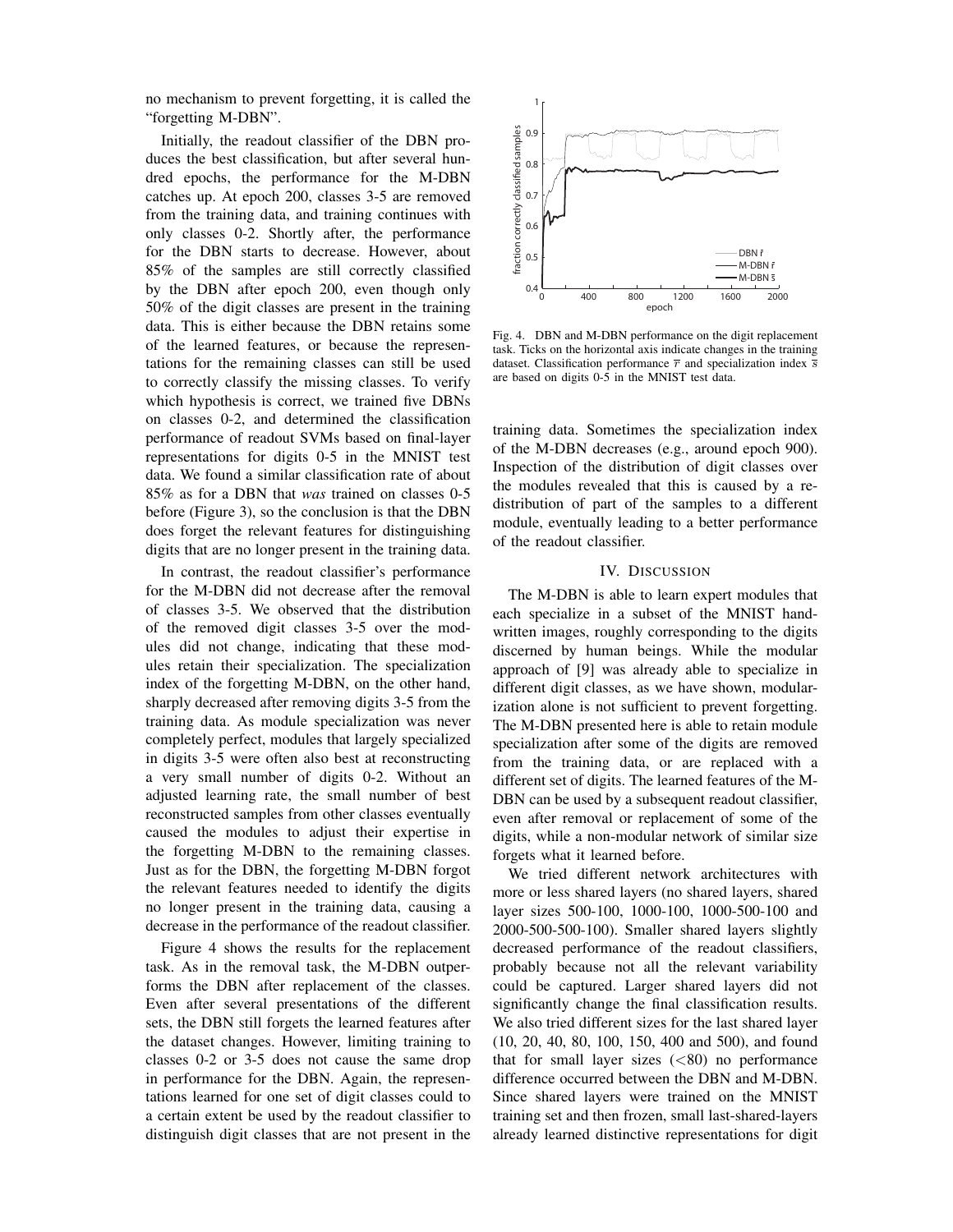classes, making modular specialization obsolete. Larger last-shared-layers represent more local features found in many digits, causing specialization in different digit classes only in subsequent modular layers. Increasing the size of the final module layers hardly effected specialization. However, monolithic networks with large final-layers achieved results comparable to modular networks in the nonstationary tasks. This is probably because there is no need to represent global image features, such as digit class, in larger layers. The more local image features represented by larger layers can still be used by the readout classifier to determine the digit class (though at considerable computational cost for the readout classifier).

The performance of both architectures on the nonstationary tasks is lower than most classification methods on MNIST (e.g., linear classifiers achieve 88% correct; more advanced approaches without preprocessing achieve above 95% correct classification rates [17, 20]; the current published record is 99.65%, by [21]). The tasks considered here are different than tasks where all samples are available to the learning algorithm, and are equally distributed over the digit classes. Fine-tuning the DBNs with gradient descent, increasing the number of modules, module sizes and training epochs might further improve classification results. However, the purpose of this study was not to obtain the best results on MNIST digit classification, but to demonstrate a modular DBN architecture that does not forget.

Some extensions to the M-DBN may be worth considering. One is to make the number of modules flexible, creating and merging modules dynamically. For example, two modules that achieve almost the same best reconstruction error for a certain subset of the samples, could be merged by resetting or removing one of the two. Finding a good criterion for module creation is less straightforward. It seems natural that new modules should be created to reduce reconstruction error, yet neither large reconstruction error nor large variance in reconstruction error implies that a module is failing to specialize. Rather, these values often indicate that a module is adapting slowly or is specializing in a class that is intrinsically difficult to reconstruct. However, it might be possible to use feedback from a subsequent supervised or reinforcement learning algorithm as a criterion for module creation. For example, in an reinforcement learning task where the M-DBN's output is used for predicting state or action values, a large variance in temporal difference error could suggest that further specialization is required, and that more modules should be created.

A possible method to speed up learning is to randomly reinitialize the weights of the modules that never reconstructed any of the samples well during the entire training process. The module's new weights might be closer to some subtask of the training data on which it can subsequently specialize. An additional method to facilitate specialization and prevent forgetting is to maintain an excess number of randomly initialized modules that are never trained, so that samples that are better reconstructed by a random module than by a trained module will not affect the trained modules.

We expect the M-DBN approach to be particularly useful for continual learning, especially in tasks where the behavior of a learning agent drives it to previously unexplored regions of the environment with a different distribution over observations. In reinforcement learning, for example, using adaptive unsupervised preprocessors have become increasingly popular (e.g., [22]). However, features generated by algorithms that forget what they learned before, may no longer be valid for parts of the environment the agent has not visited recently. In these cases, the M-DBN can be used as a building block for dimensionality reduction in a learning agent that does not forget what it learned before.

### V. CONCLUSION

This paper has introduced the M-DBN, a modular DBN architecture and learning algorithm for unsupervised feature generation in continual learning tasks. The M-DBN allows features to be developed that are retained when the distribution over input patterns changes — a critical property for continual learning. Experiments using the MNIST handwritten-character database demonstrated that M-DBN modules become expert at distilling features for the patterns in which they specialized. Furthermore, that expertise was not lost when the input distribution changed. In contrast, a monolithic DBN of comparable size quickly forgot the features it had learned for input patterns that disappeared from the training set.

#### **REFERENCES**

- [1] G. E. Hinton, S. Osindero, and Y. W. Teh, "A fast learning algorithm for deep belief nets," *Neural Computation*, vol. 18, pp. 1527–1554, 2006.
- [2] Y. Bengio, P. Lamblin, P. Popovici, and H. Larochelle, "Greedy layer-wise training of deep networks," in *Advances in Neural Information Processing Systems (NIPS)*, vol. 19. Cambridge, MA.: MIT Press, 2007.
- [3] H. Larochelle, Y. Bengio, J. Louradour, and P. Lamblin, "Exploring strategies for training deep neural networks," *Journal of Machine Learning Research*, vol. 10, pp. 1–40, 2009.
- [4] M. B. Ring, "Continual learning in reinforcement environments," Ph.D. dissertation, Department of Computer Sciences, The University of Texas at Austin, Austin, Texas, August 1994.
- [5] M. Ranzato, F. J. Huang, Y. Boureau, and Y. LeCun, "Unsupervised learning of invariant feature hierarchies with applications to object recognition," in *Proceedings*